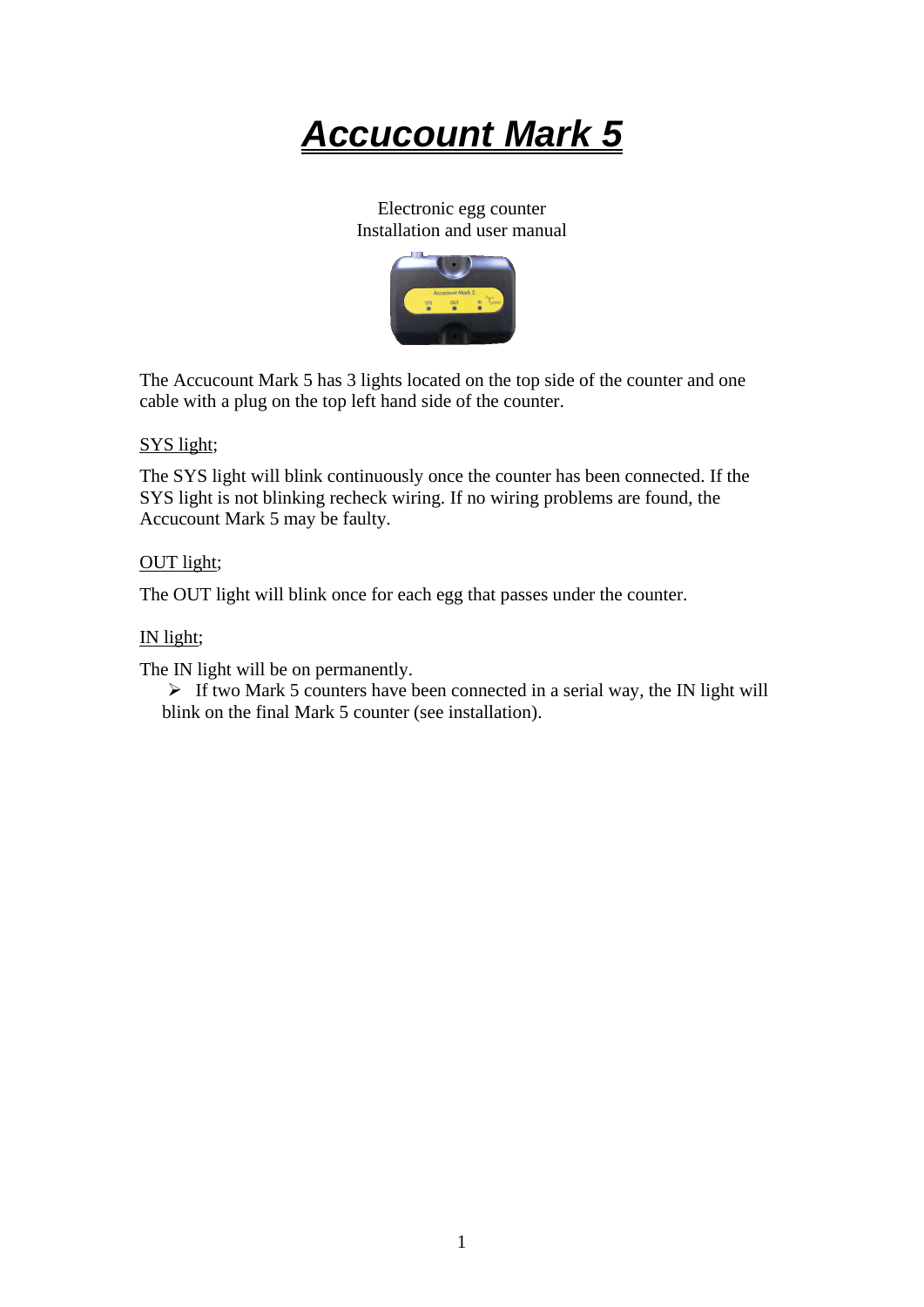## Installation

Wiring

The Mark 5 is supplied with a connector.



4 3

 $\epsilon$ 



| Wire color Mark 5 side | Connector<br>number | Usage        |
|------------------------|---------------------|--------------|
| Black, Red wires       | 1,4                 | 12VAC        |
| Green wire             | 2                   | Pulse output |
| White wire             | 3                   | Pulse input  |
| Shielded wire          | 5                   | Ground $\pm$ |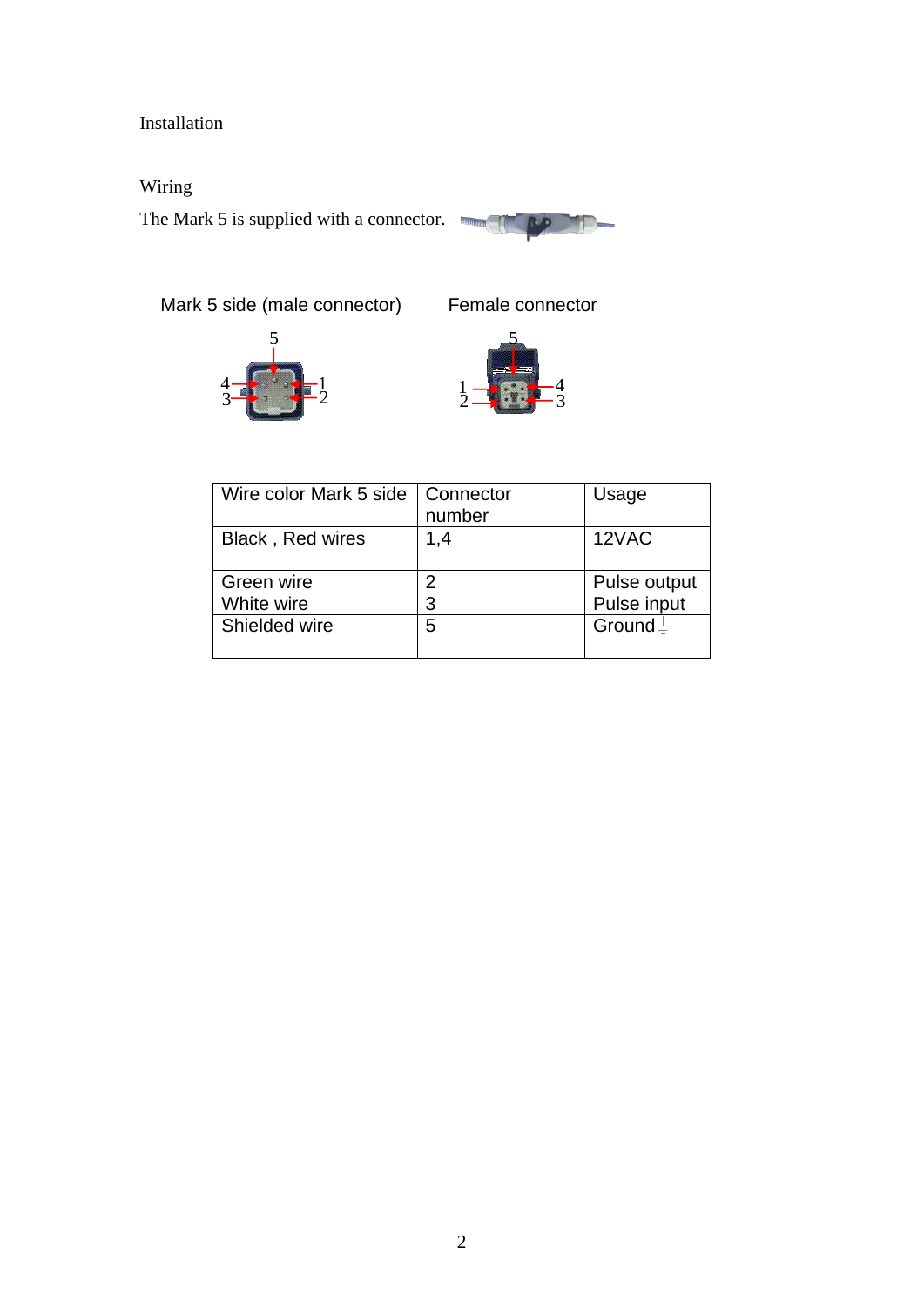## **Mark 5 directly to control unit**

When Mark 5 counters are connected directly to a control unit, the shielded wire (pin 3) and the White wire (pin 5) must be shorted out.

This must be done at the connector side and not the control side (see diagram below).

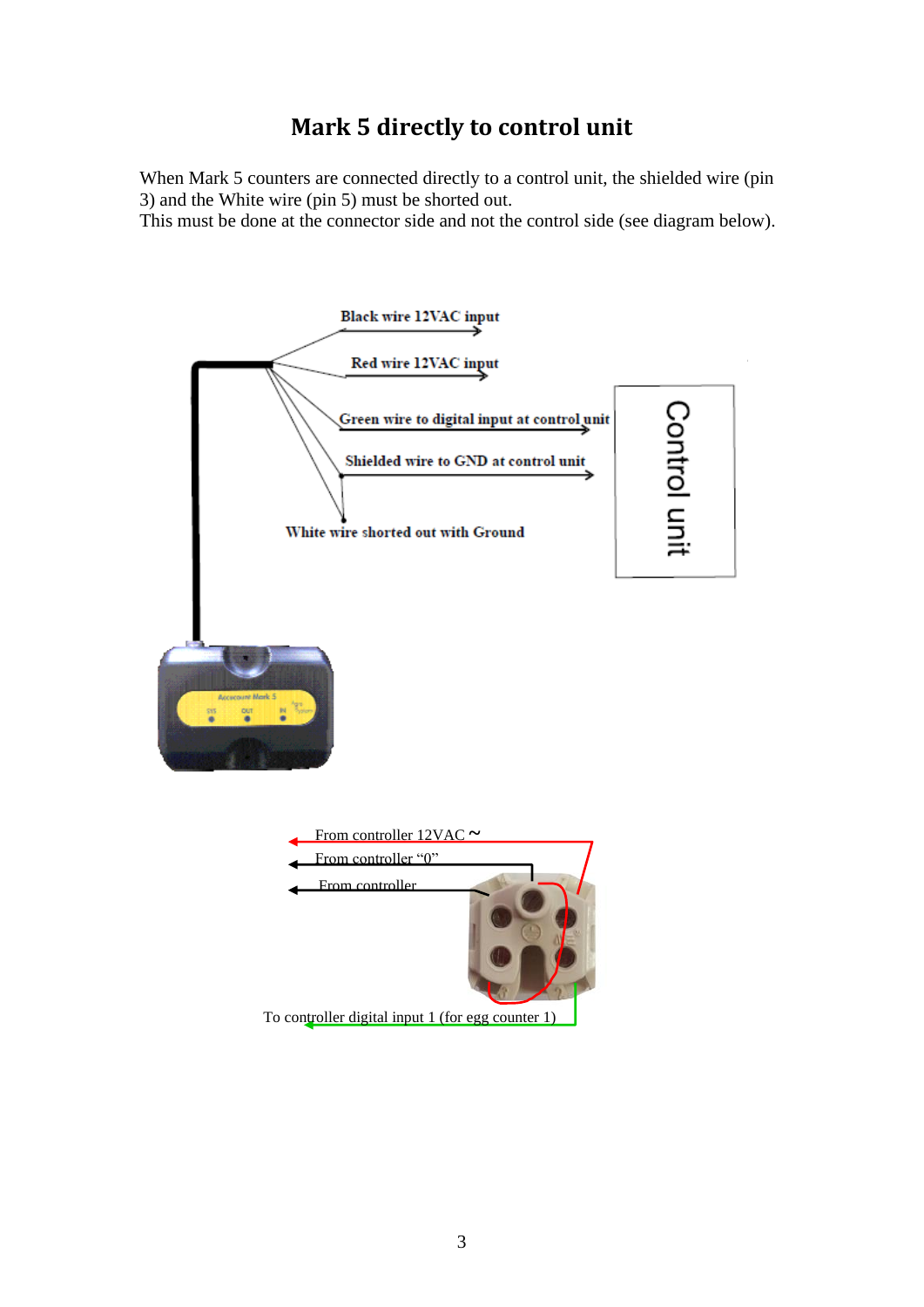# **Serial connection of more than 2 Mark 5 counters**